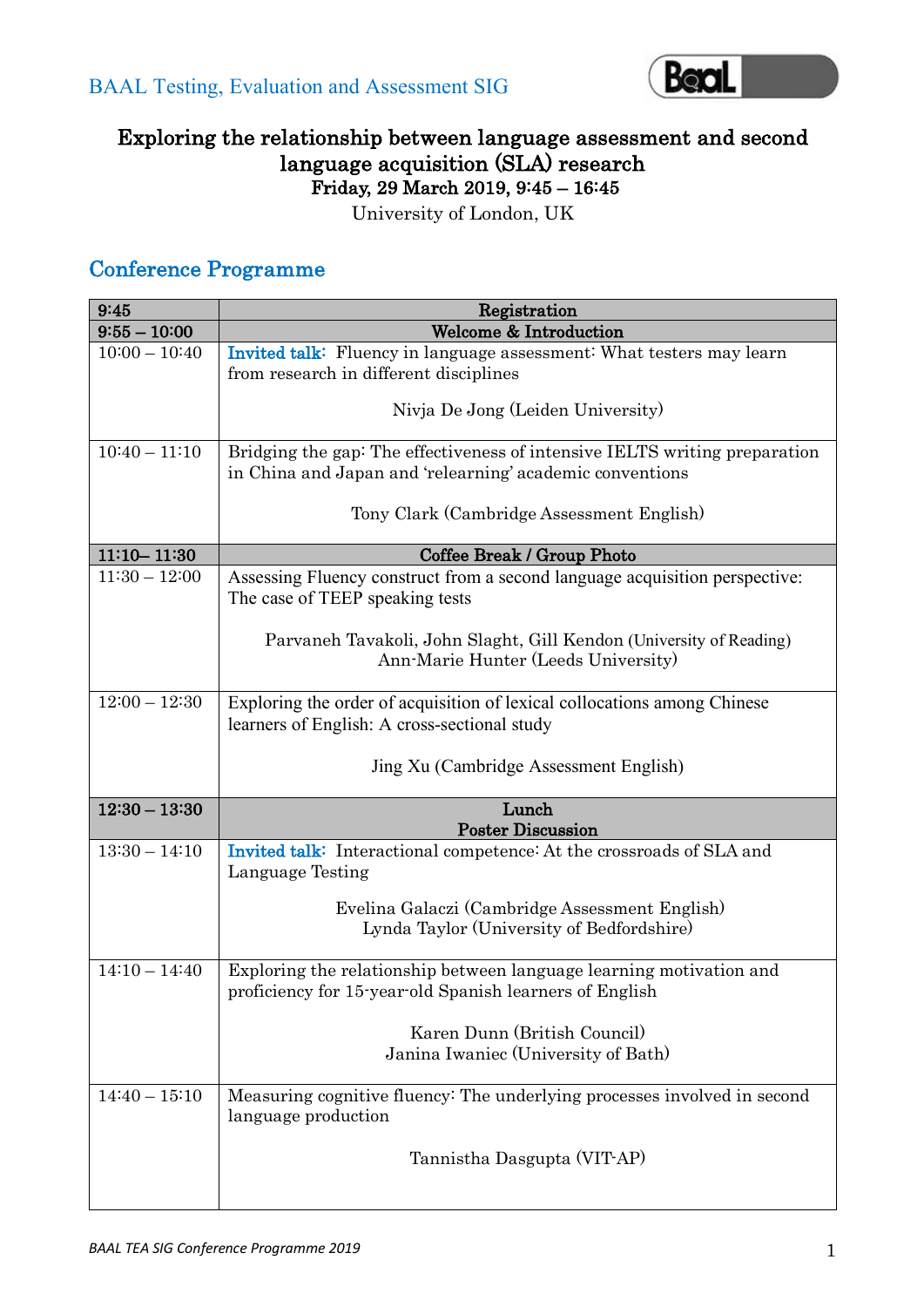

| $15:10 - 15:30$ | <b>Coffee Break</b>                                                                                                                               |
|-----------------|---------------------------------------------------------------------------------------------------------------------------------------------------|
| $15:30 - 16:15$ | <b>Panel Discussion:</b> The relationship between language assessment and<br>second language acquisition (SLA) research (in alphabetical order of |
|                 | surnames)                                                                                                                                         |
|                 | Nivja De Jong (Leiden University)                                                                                                                 |
|                 | Evelina Galaczi (Cambridge Assessment English)                                                                                                    |
|                 | Ana Pellicer-Sanchez (University College London)                                                                                                  |
|                 | Lynda Taylor (University of Bedfordshire)                                                                                                         |
|                 | Parvaneh Tavakoli (University of Reading)                                                                                                         |
| $16:15 - 16:45$ | Closing, then TEA SIG AGM                                                                                                                         |

### **Paper Abstracts**

#### **10:00 – 10:40 Invited talk**

#### **Fluency in language assessment: What testers may learn from research in different disciplines Nivja De Jong (Leiden University**)

This presentation critically evaluates the current conceptualization of fluency in language testing, namely that it is a concept that should be sought in the ear of the beholder. Most of the research on fluency that is usually cited and used as empirical basis for the current conceptualization comes from the field of applied linguistics. This presentation seeks evidence from additional research disciplines: not only from applied linguistics, but also psycholinguistics, discourse analysis, and sociolinguistics. To summarize the insights from these research fields, it can be concluded that (1) fluency behavior is in part dependent on personal speaking style, (2) disfluencies are not only signals of trouble in formulating but are also helpful signals for the listener, and (3) disfluencies are part of communicative effective speech. I will discuss the implications of the insights from different disciplines for language testing practices.

#### **10:40 – 11:00**

#### **Bridging the gap: The effectiveness of intensive IELTS writing preparation in China and Japan and 'relearning' academic conventions Tony Clark (Cambridge Assessment English)**

Existing research has investigated the IELTS exam preparation process, and monitored the progress of previously successful candidates on a UK course of study. However, the important relationship between the two remains underexplored, as they have not been included - together - in a project thus far. This case study explores IELTS exam preparation in candidates' home countries. Specifically, it explores the challenges Chinese and Japanese students face when learning to write IELTS essays in English for the purpose of university entrance.

There are two sections in the study, which emerged from extensive experience of teaching intensive exam preparation classes in Asia. The first part investigates the IELTS exam preparation process for learners at two language centers – one in China and one in Japan. Conducted over a nine-month period, classroom observations included an IELTS preparation course in its entirety at each data site. Furthermore, students and course instructors were interviewed about the IELTS preparation experience. Finally, written homework essays were also collected, to explore the development of students' work. Although this is not a comparative study, it documents the variations in approach between the institutions in each country. Thirdly, the research focused on Chinese and Japanese students studying for a postgraduate degree in the UK. The challenges these candidates faced, and how these were overcome, were explored in depth. The overall results demonstrate the complexity of test preparation for international study, and highlight key recommendations to improve the process for learners from early to later stages.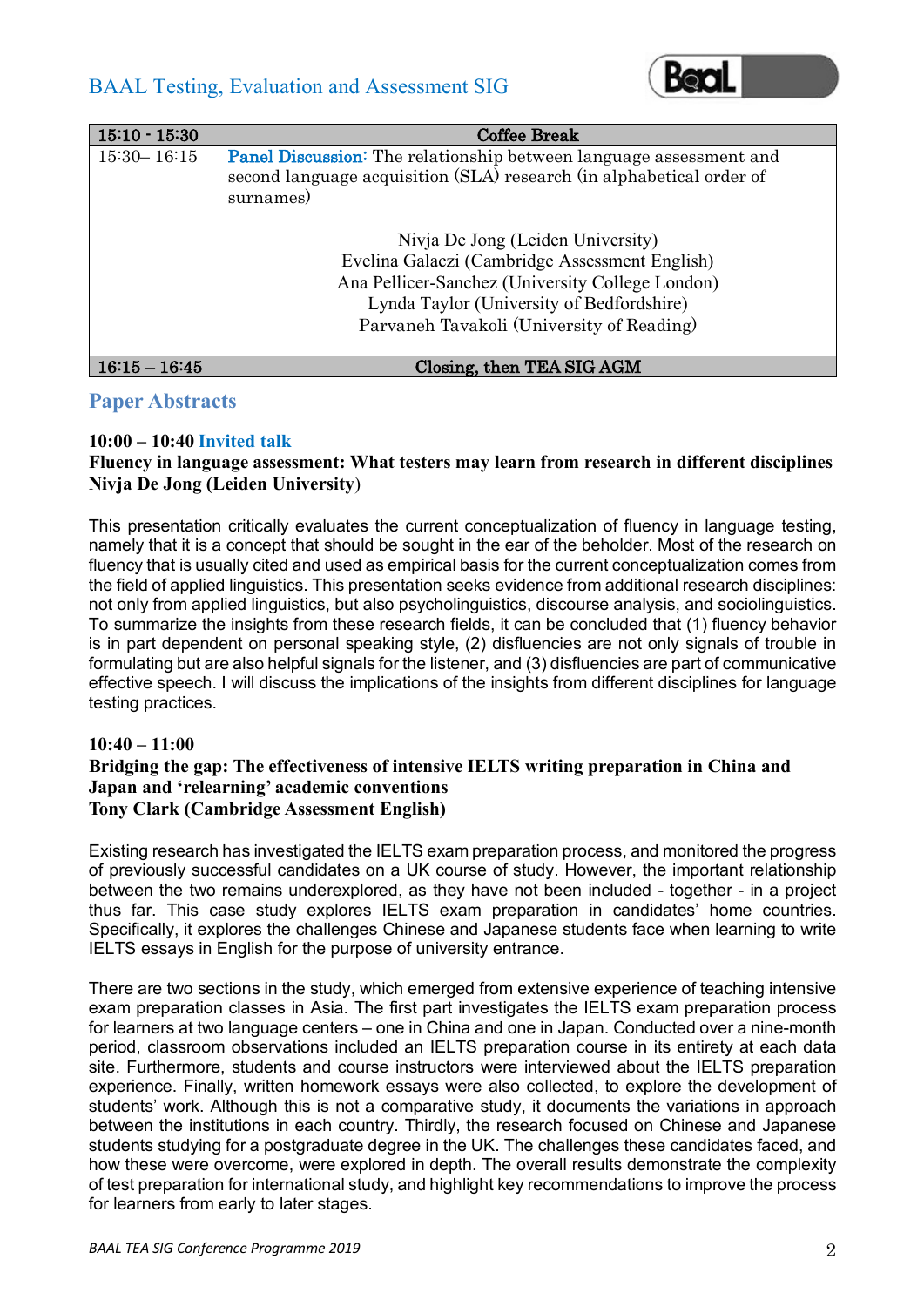

#### **11:30 – 12:00 Assessing Fluency construct from a second language acquisition perspective: The case of TEEP speaking tests Parvaneh Tavakoli, John Slaght, Gill Kendon (University of Reading) Ann-Marie Hunter (Leeds University)**

Fluency is a key construct in the assessment of second language oral proficiency and an important indicator of the degree of automaticity in the process of second language acquisition (SLA). From a SLA perspective, different aspects of fluency, i.e., speed, breakdown and repair reflect important stages of L2 processing and development (Skehan, 2009). From a language testing perspective, fluency is a key construct that highlights the candidate's communicative ability. Despite this important connection between the two fields, investigating fluency from both perspectives is an under researched area (de Jong, 2018; Tavakoli, Nakatsuhara & Hunter, 2017). The current study, aimed at making a connection between the two, examines the relationship between assessment of fluency in the Speaking paper of Test of English for Educational Purposes (TEEP) and a linguistic analysis of fluency by using detailed analytic measures of speed, breakdown and repair. Investigating fluency construct across four assessed levels of proficiency (A2-C1), The data comprised 60 candidates' task performances, 15 at each level of proficiency. Using PRAAT software, the data were analysed for a range of speed, breakdown and repair measures. A repeated measures ANOVA was used to investigate the differences in the candidates' performances across the four levels of proficiency. The results confirm the findings of Tavakoli et al., (2017) suggesting that although speed measures distinguish between different levels, B2 and C1 level are not different in terms of speed. End-clause pausing distinguishes lower from higher levels of proficiency, whereas mid-clause pausing behaviour is a useful aspect of fluency to distinguish C1. No statistically significant differences were observed for repair measures across the four levels. These findings have significant implications for both fields. The results imply that speaking test rating scales and rater training should be reconsidered to reflect representations of fluency across different levels of proficiency.

#### **12:00 – 12:30 Exploring the order of acquisition of lexical collocations among Chinese learners of English: A cross-sectional study Jing Xu (Cambridge Assessment English)**

Collocation, known as words that commonly co-occur, is a prominent category of formulaic language. There has been growing consensus among second language acquisition (SLA) and language testing researchers that collocation use is essential to effective verbal communication and a strong indicator of L2 proficiency and pragmatic competence (Schmitt, 2010; Voss, 2012; Wray, 2002). A lexical collocation concerns the co-occurrence of two or more content words that contribute almost equally to its whole meaning. Misuse of lexical collocations or lexical deviation, according to many linguists, is more likely to obscure meaning than structural deviation (Barnbrook, 2007; Bolinger, 1976; Sinclair, 1991). Psycholinguistic research has also suggested that lexical deviation in L2 speech may cause more processing difficulty than structural deviation for native-speaker listeners (Millar, 2011). The present study analyzed 2344 lexical collocations extracted from spontaneous L2 English speech produced by sixty Chinese learners of English at four proficiency levels. The speech was collected in two distinctive contexts of language use: 1) conversing with an interlocutor on daily topics and 2) giving a mini-lecture on an academic topic. The extracted collocations were double-coded for semantic accuracy, grammatical accuracy, transparency, restrictedness, and fluency. It was found that the learners used verb-noun (44%), adjective-noun (25%), and noun- noun collocations most frequently. Their overall collocational performance tended to be stronger in the mini-lecture than in the conversation. Most importantly, a clear pattern of improvement in collocational performance was observed across the four proficiency levels. The implications of the findings for language assessment and learning will be discussed.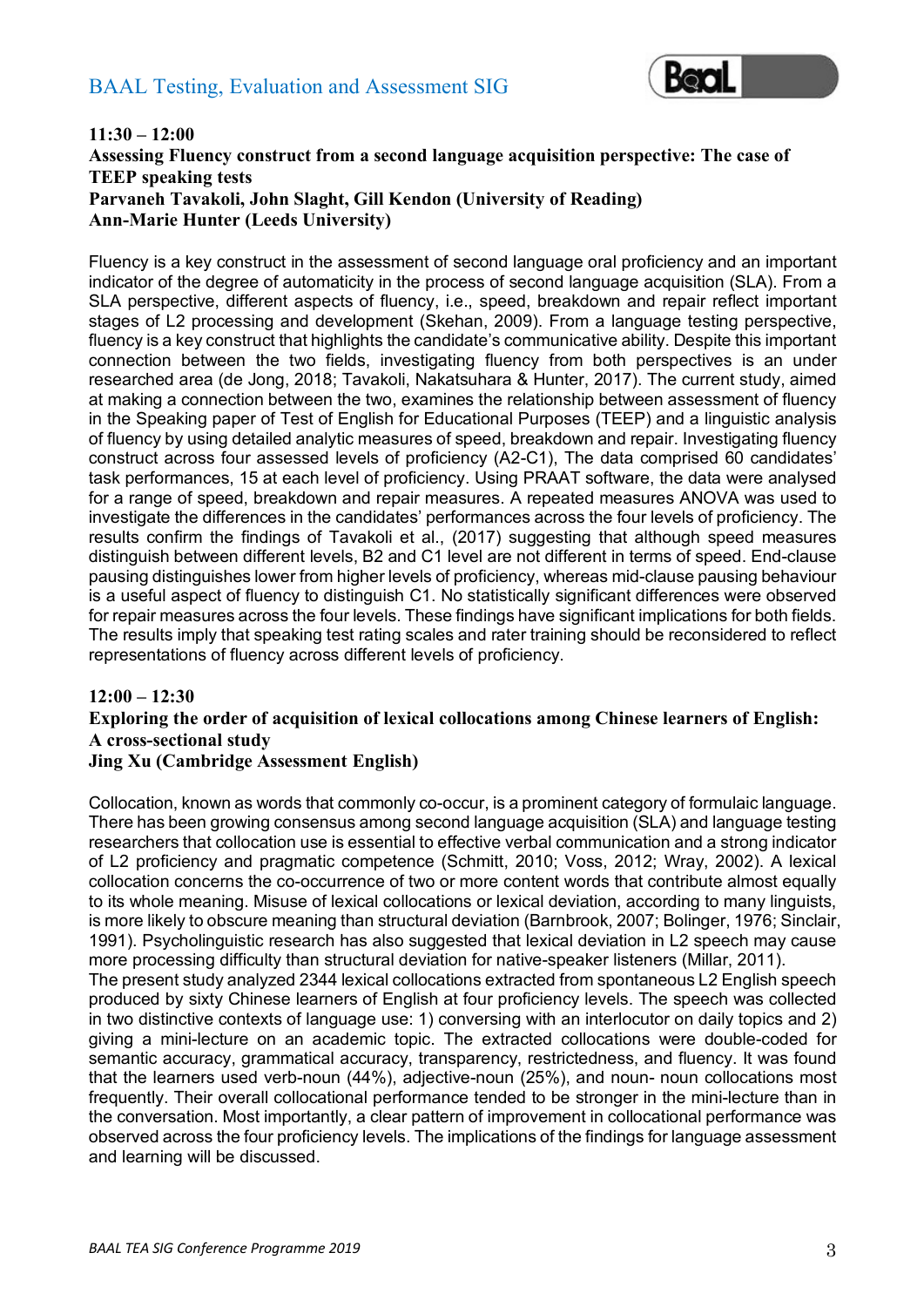

#### **13:30 – 14:10 Invited talk**

#### **Interactional competence: At the crossroads of SLA and Language Testing Evelina Galaczi (Cambridge Assessment English) Lynda Taylor (University of Bedfordshire)**

Interactional competence in second/foreign (L2) language education has assumed greater importance in recent decades, resulting in communicative approaches to developing and assessing speaking skills. Social interaction has been positioned as 'the matrix in which acquisition takes place' (Ellis 2005:219) and a prerequisite of language learning both in socio-cultural and interactionist theories (Lantolf 2000, Long 1996). That widely accepted premise presents opportunities as well as challenges from a testing point of view, since tests based on an interactional construct - which is essential from an SLA point of view - need to balance the tension between a broad interactional construct and test variability. In this presentation we will briefly overview key historical influences which have shaped the evolution of the interactional competence construct and the theoretical dilemma of defining it as a psycholinguistic construct residing within an individual versus a sociocognitive construct residing with a social context. We will present an example of a task from a Cambridge Assessment English speaking test, and will use it as a case study for exploring a number of challenges associated with tests tapping into an interactional construct, such as the tension between conceptualising interactional competence as a validity asset vs. a validity threat, the tradeoffs in embedding tasks in a rich communicative contexts, the effect of interlocutor variables, the role of non-verbal behaviours, and the challenges of standardisation and reliability.

#### **14:10 – 14:40 Exploring the relationship between language learning motivation and proficiency for 15-yearold Spanish learners of English Karen Dunn (British Council) Janina Iwaniec (University of Bath)**

Research on language learning motivation was initially spurred by finding that variance in language achievement could not be fully explained by language learning aptitude (Gardner & Lambert, 1972). Yet since then, collaboration between experts in the fields of assessment and motivation has not been pursued to its fullest extent, resulting in mixed evidence for the extent and nature of the relationship between L2 proficiency and motivation. This paper presents an innovative approach to exploring the relationship between language achievement and motivation using latent profile analysis.

1773 learners of English were sampled randomly from schools located in the Madrid region. These learners completed an eight-scale questionnaire, which operationalised constructs from influential theories of language learning motivation (Dornyei, 2005)), plus a multi-skill English language test (Aptis). To explore patterns of motivation and achievement amongst participants, a Latent Variable Mixture Modelling (LVMM) analysis was undertaken in Mplus7. This person-centred analysis divides participants into groups according to shared attitudes and performances (Muthén & Muthén, 2010) rather than assuming homogeneity (Marcoulides & Heck, 2013).

Results indicated five distinct groups amongst the Spanish students, each characterised by varying proficiency/motivational profiles. Amongst other observations, it was noted that two highly motivated, highly achieving groups were distinguished by internalised motives – their conception of their future and present L2 selves – whilst a discernible difference in levels of interest and effort separated high and low performing students with otherwise similar motivational profiles. Teasing out the relationships in this way goes some way to explaining previous mixed findings in this area.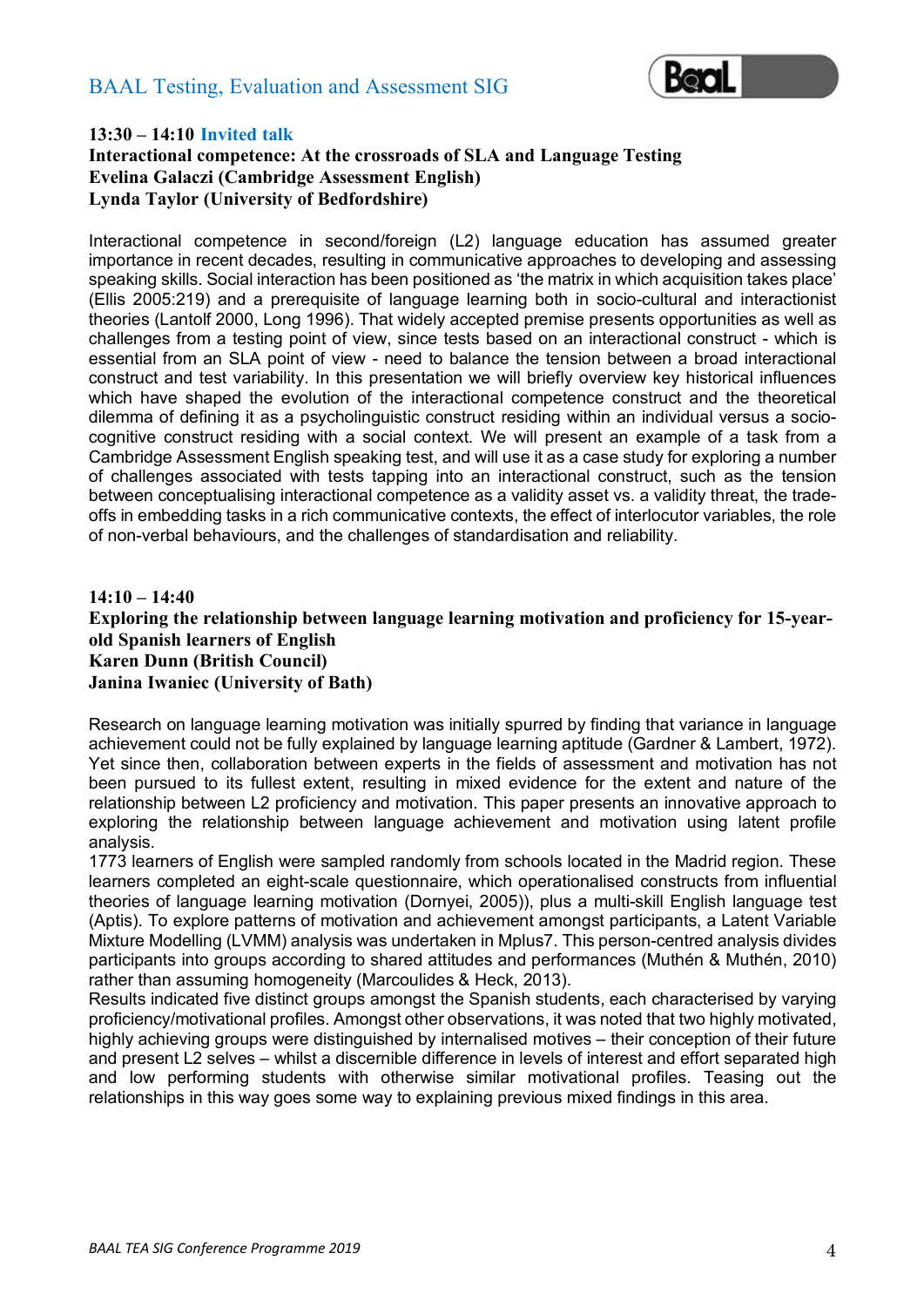

#### **14:40 – 15:10 Measuring cognitive fluency: The underlying processes involved in second language production Tannistha Dasgupta (VIT-AP)**

Despite the extensive use of standardized speaking tests and rubrics to measure fluency, issues with such measures have entailed latest research to suggest that more valid assessment may be derived from the measurement of the cognitive processes underlying L2 speech production. Levelt's (1989) 'blueprint' discusses the linguistic, psycholinguistic, and cognitive issues underlying the act of speaking. However, L2 speaking assessments have largely neglected the underlying mechanism involved in language production. Although a few studies have constructed measures to examine cognitive abilities in L2 speaking, further research is needed to establish the standardized measures. In order to determine the cognitive processes underlying L2 speech production- reflecting how efficiently a speaker can plan and produce speech- it is important to examine L2 cognitive fluency. This paper studies the measures that can be employed to assess the cognitive processes involved in language production. Thus, it relates cognitive fluency to utterance fluency. Data is collected from 39 adult L2 learners of English with intermediate level of proficiency in the language. Tasks measuring cognitive abilities are designed based on De Bot's L2 language production model. Automaticity and attention-based mechanism using tasks that tapped a) speed and efficiency of lexical processing and attention control are examined in this study. Data analysis shows that among the measures of utterance fluency, speed and length of pauses could be related to L2 cognitive fluency. Thus, assessment criteria can be designed to capture the best measures of the underlying cognitive processes in order to make testing of speaking more comprehensive.

#### **Poster Abstracts**

#### **Measuring intelligibility, comprehensibility and pronunciation accuracy of L2 speech by Chinese adult learners of English Yuanyue Hao (University of Oxford)**

Assessment of second language (L2) pronunciation has been established as an integral component of L2 speaking assessment, usually combined with other rating criteria such as fluency, lexical resource and topic development to generate an overall score for the speaking section in major language tests. It wasn't until recently that researchers began to focus on assessment of pronunciation per se, which plays a critical role in the pedagogical context, such as pre-service teacher training and screening of international teaching assistants (Farnsworth, 2014). This study attempts to explore the relationship between intelligibility, comprehensibility and pronunciation accuracy of Chinese learners of English with the aim to provide suggestions for pronunciation instruction in China.

Participants in this study were first-year undergraduate students enrolled in a pre-service English teacher education programme in a university in eastern China. They were rated on a read-aloud task by two tutors using the rating scales of pronunciation accuracy and comprehensibility. The analytic scale of pronunciation accuracy was developed and validated by the researcher, while the scale of comprehensibility was adapted from the existing scale developed by Isaacs, Trofimovich and Foote (2018). Moreover, recorded speech samples were automatically transcribed by natural language processing (NLP) tools. The transcribed scripts were compared with the original text which they had been instructed to read aloud by text similarity analysis to measure the intelligibility of students' speech. Multivariate regression analysis was conducted to identify robust predictive pronunciation features that contributed to the intelligibility and comprehensibility of L2 utterance by Chinese students.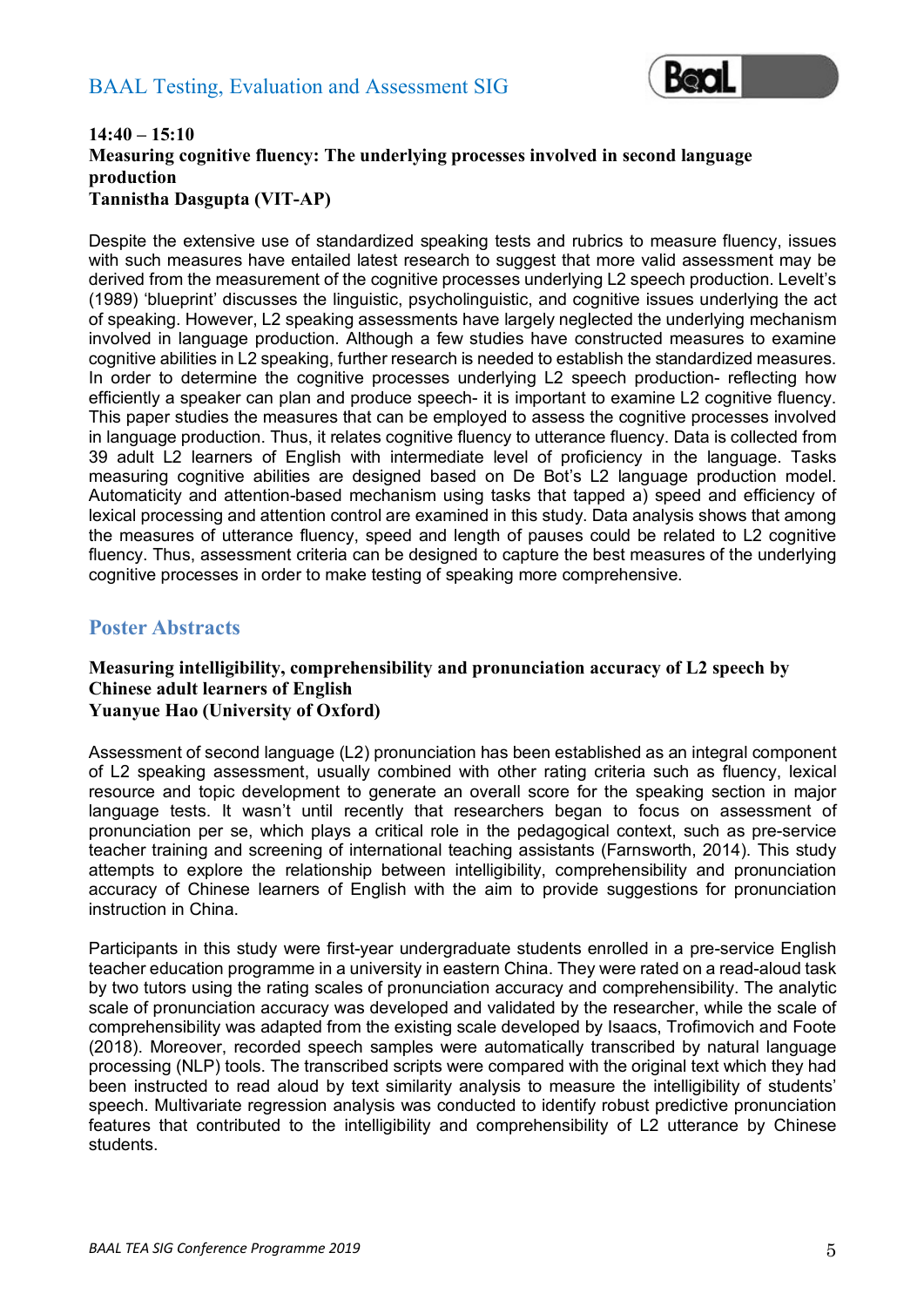

#### **Investigating the influence of recast on the L2 speaking test performance Pooneh Heydari (University of Bedfordshire)**

Recast as a type of corrective feedback in the context of EFL has received much attention in the literature. However, there are still unanswered questions about if recast best facilitates L2 language acquisition in the context of Iran. Along the same lines, the effectiveness of recast in a speaking test in the context of Iran was investigated in this study. Two groups of learners were recruited as experimental and control groups in which the learners received recast and no recast during the treatment session, respectively. The pretest and posttest were run before and after the treatment session. In the treatment session of experimental group, the students' errors in using articles 'a' and 'the' were corrected using declarative full sentence recasts by the teacher. Consequently, the effect of recast on the performance of the students in a picture story speaking test was investigated. The data collected from 40 participants at intermediate proficiency level were analysed using independent sample t-test. When the differences of the pretest and posttest of the experimental and control groups were analysed; it was found that the former group significantly outperformed the latter one. The findings of the study suggested that recasts help learners overcome their errors and consequently improve their performance in the second language. Such findings could help improve our knowledge of corrective feedback in Speaking assessment context.